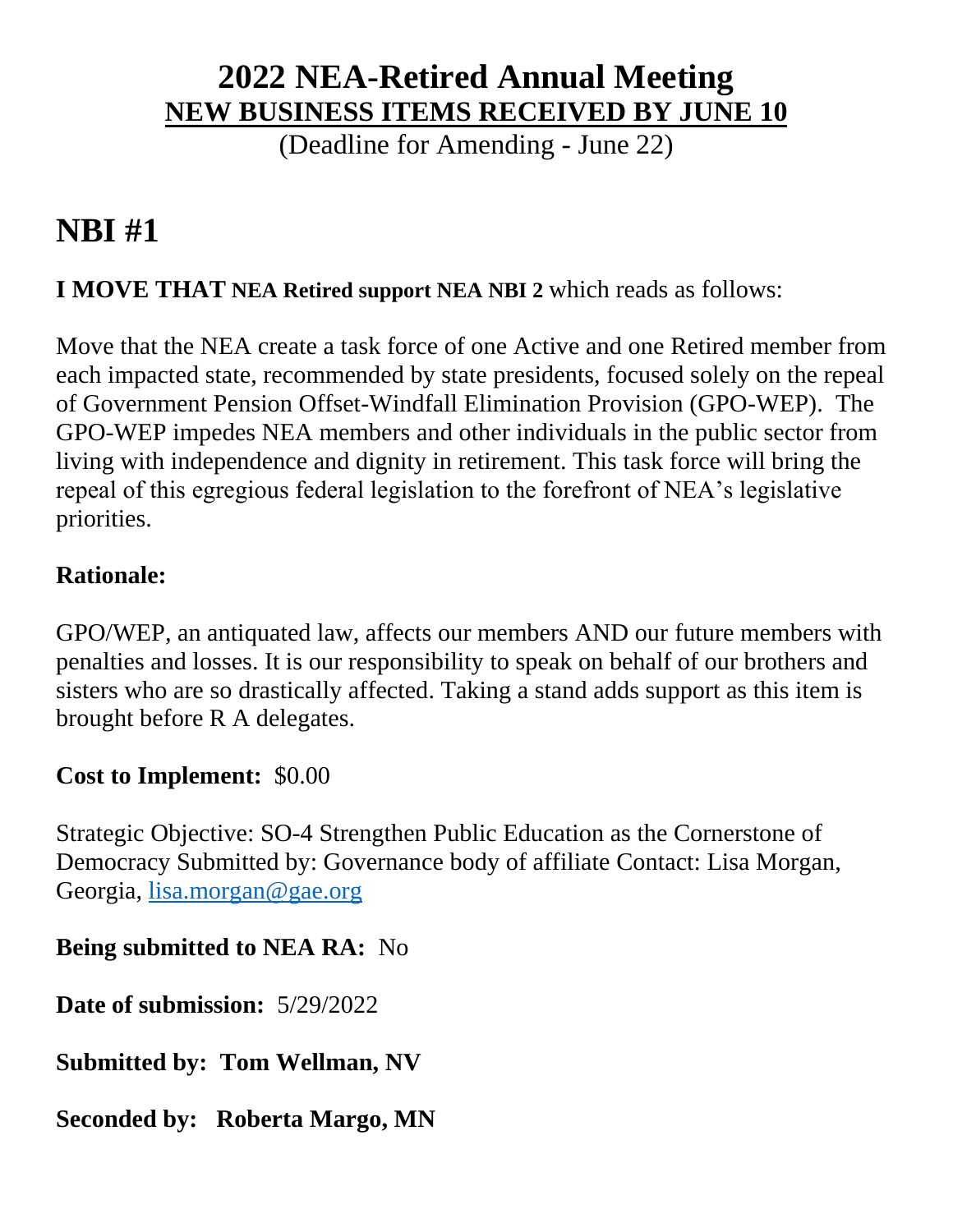# **NBI #2**

**I MOVE THAT** the NEA Retired President and Executive Committee actively lobby the NEA Executive Director to take steps to create a line on the NEA phone switchboard for retired issues, and when employed, it is answered by a staffer who can assist the caller. That same staffer will be directed to ensure that all US Post and email messages/questions to NEA centering on retiree issues are responded to in some fashion.

#### **Rationale:**

This will make contacting NEA in Washington more efficient and rewarding.

**Cost to Implement:**

**Being submitted to RA?** No

**Date of Submission**: 6/2/2022

**Submitted by:** Dennis Pfennig, VA

**Seconded by:** 

# **NBI #3**

**I MOVE THAT** the NEA create and develop a media campaign (through existing media sources and outside media when possible) to more fully educate and inform members about the importance and value of defined benefit pension programs which provide for financial security, which allows our members to live with dignity in their retirement.

#### **Rationale:**

Over the past number of years, we have seen more and more disinformation campaigns and legislative actions designed to attack and destroy the benefits that we have fought so hard to earn and keep. We need to have broadly disseminated, accurate information that will allow us to defend and protect these programs from being destroyed by politicians wanting to limit retiree benefits or even privatize our retirement.